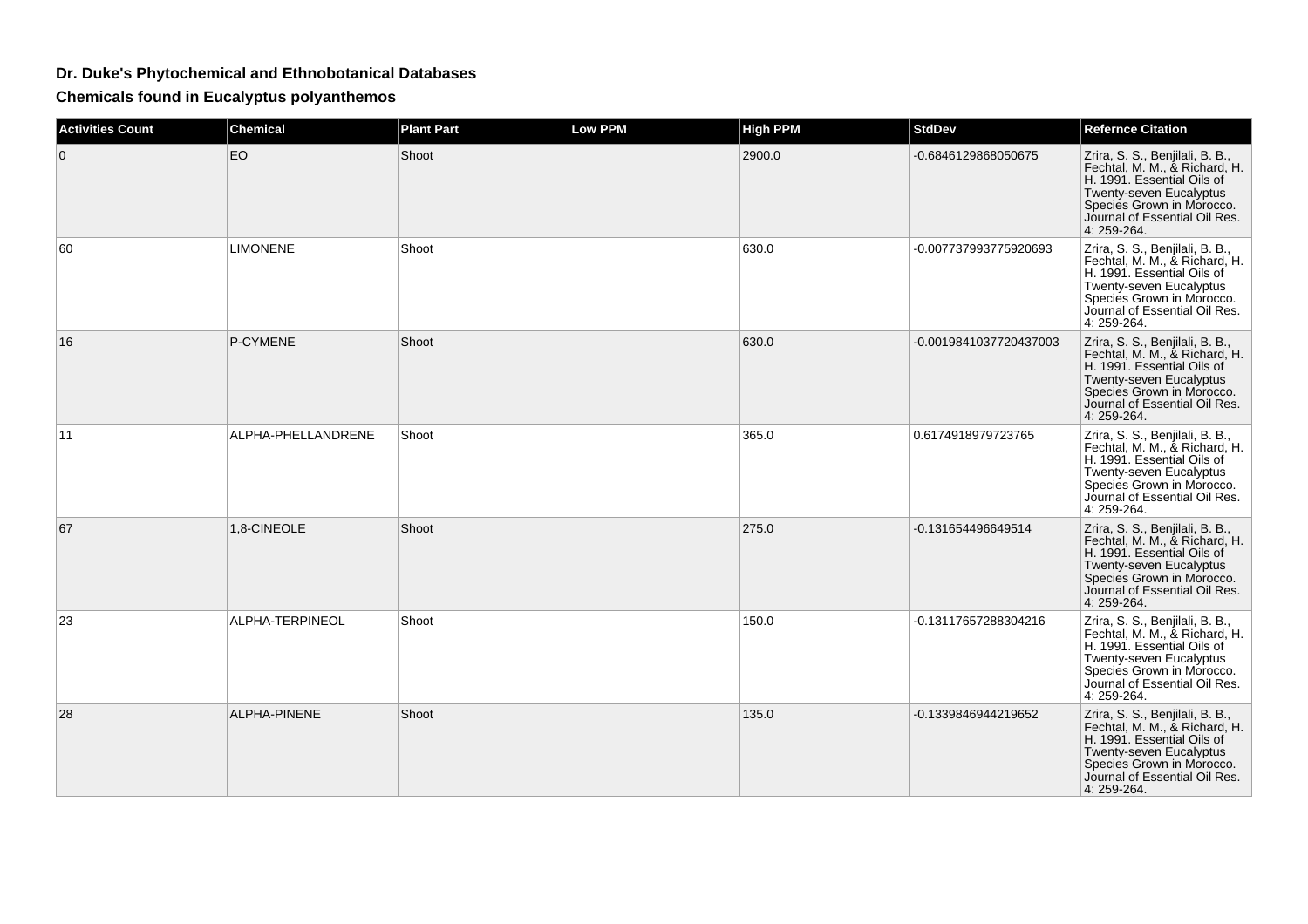| <b>Activities Count</b> | <b>Chemical</b>      | <b>Plant Part</b> | <b>Low PPM</b> | <b>High PPM</b> | <b>StdDev</b>        | <b>Refernce Citation</b>                                                                                                                                                                                      |
|-------------------------|----------------------|-------------------|----------------|-----------------|----------------------|---------------------------------------------------------------------------------------------------------------------------------------------------------------------------------------------------------------|
| $\Omega$                | <b>GLOBULOL</b>      | Shoot             |                | 65.0            | -0.19703676741212037 | Zrira, S. S., Benjilali, B. B.,<br>Fechtal, M. M., & Richard, H.<br>H. 1991. Essential Oils of<br>Twenty-seven Eucalyptus<br>Species Grown in Morocco.<br>Journal of Essential Oil Res.<br>4: 259-264.        |
| 23                      | TERPINEN-4-OL        | Shoot             |                | 65.0            | -0.1402368583275249  | Zrira, S. S., Benjilali, B. B.,<br>Fechtal, M. M., & Richard, H.<br>H. 1991. Essential Oils of<br>Twenty-seven Eucalyptus<br>Species Grown in Morocco.<br>Journal of Essential Oil Res.<br>4: 259-264.        |
| 0                       | ALPHA-THUJENE        | Shoot             |                | 50.0            | 0.3446782919633604   | Zrira, S. S., Benjilali, B. B.,<br>Fechtal, M. M., & Richard, H.<br>H. 1991. Essential Oils of<br>Twenty-seven Eucalyptus<br>Species Grown in Morocco.<br>Journal of Essential Oil Res.<br>4: 259-264.        |
| 10                      | <b>CUMINALDEHYDE</b> | Shoot             |                | 50.0            | -0.037914086872762   | Zrira, S. S., Benjilali, B. B.,<br>Fechtal, M. M., & Richard, H.<br>H. 1991. Essential Oils of<br>Twenty-seven Eucalyptus<br>Species Grown in Morocco.<br>Journal of Essential Oil Res.<br>4: 259-264.        |
| 22                      | <b>MYRCENE</b>       | Shoot             |                | 40.0            | -0.2966840533734603  | Zrira, S. S., Benjilali, B. B.,<br>Fechtal, M. M., & Richard, H.<br>H. 1991. Essential Oils of<br><b>Twenty-seven Eucalyptus</b><br>Species Grown in Morocco.<br>Journal of Essential Oil Res.<br>4: 259-264. |
| $\mathbf{0}$            | BETA-CARYOPHYLLENE   | Shoot             |                | 40.0            | -0.3288775565477849  | Zrira, S. S., Benjilali, B. B.,<br>Fechtal, M. M., & Richard, H.<br>H. 1991. Essential Oils of<br>Twenty-seven Eucalyptus<br>Species Grown in Morocco.<br>Journal of Essential Oil Res.<br>4: 259-264.        |
| 13                      | <b>BETA-PINENE</b>   | Shoot             |                | 35.0            | -0.11864870565943018 | Zrira, S. S., Benjilali, B. B.,<br>Fechtal, M. M., & Richard, H.<br>H. 1991. Essential Oils of<br>Twenty-seven Eucalyptus<br>Species Grown in Morocco.<br>Journal of Essential Oil Res.<br>4: 259-264.        |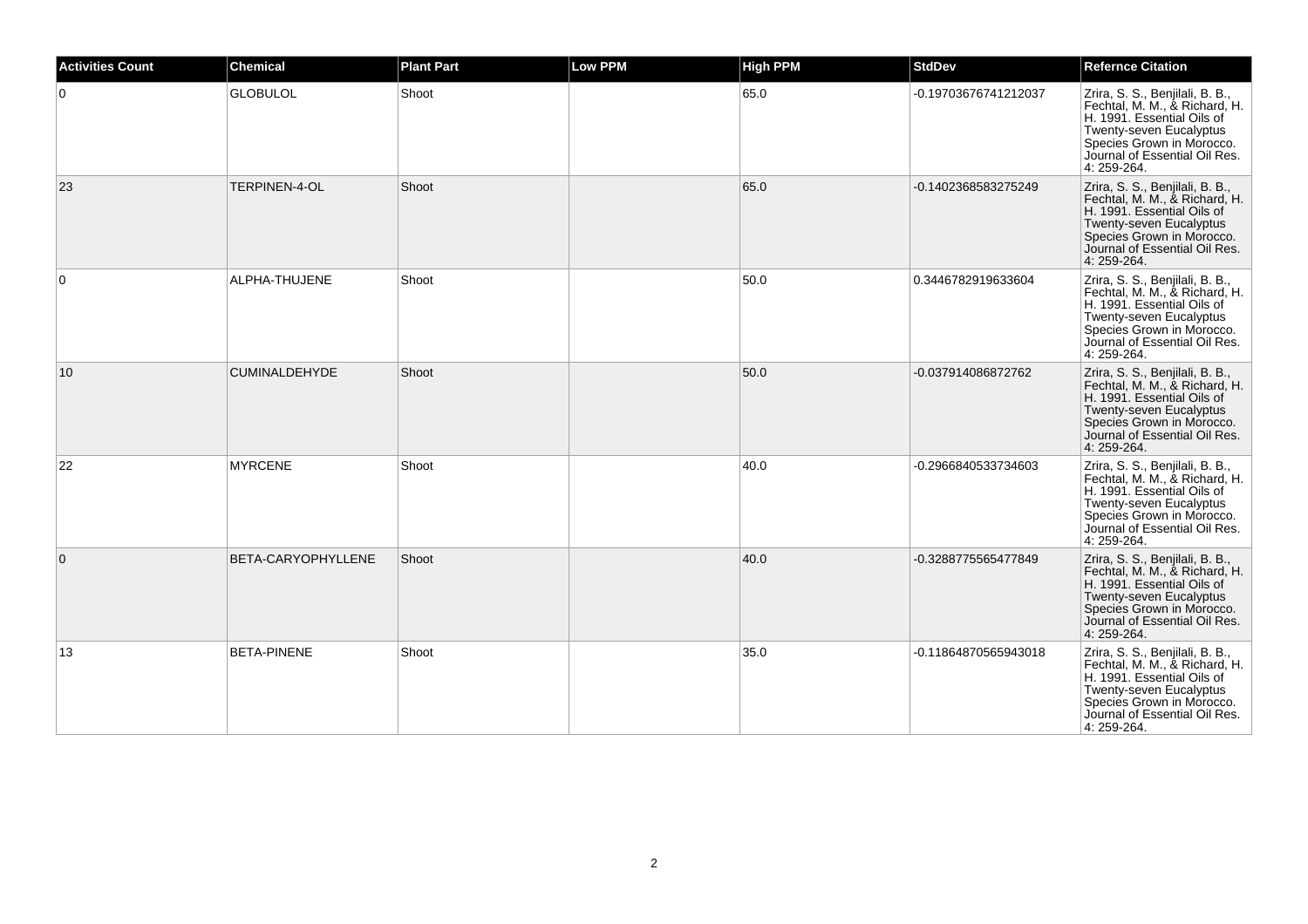| <b>Activities Count</b> | <b>Chemical</b>                     | <b>Plant Part</b> | <b>Low PPM</b> | <b>High PPM</b> | <b>StdDev</b>        | <b>Refernce Citation</b>                                                                                                                                                                               |
|-------------------------|-------------------------------------|-------------------|----------------|-----------------|----------------------|--------------------------------------------------------------------------------------------------------------------------------------------------------------------------------------------------------|
| 11                      | <b>GAMMA-TERPINENE</b>              | Shoot             |                | 35.0            | -0.3701518711898583  | Zrira, S. S., Benjilali, B. B.,<br>Fechtal, M. M., & Richard, H.<br>H. 1991. Essential Oils of<br>Twenty-seven Eucalyptus<br>Species Grown in Morocco.<br>Journal of Essential Oil Res.<br>4: 259-264. |
| $\Omega$                | ALPHA-P-DIMETHYL-<br><b>STYRENE</b> | Shoot             |                | 30.0            | -0.48687193211235885 | Zrira, S. S., Benjilali, B. B.,<br>Fechtal, M. M., & Richard, H.<br>H. 1991. Essential Oils of<br>Twenty-seven Eucalyptus<br>Species Grown in Morocco.<br>Journal of Essential Oil Res.<br>4: 259-264. |
| 0                       | ALLO-AROMADENDRENE                  | Shoot             |                | 17.0            | -0.1647901155470538  | Zrira, S. S., Benjilali, B. B.,<br>Fechtal, M. M., & Richard, H.<br>H. 1991. Essential Oils of<br>Twenty-seven Eucalyptus<br>Species Grown in Morocco.<br>Journal of Essential Oil Res.<br>4: 259-264. |
| 2                       | <b>TRANS-PINOCARVEOL</b>            | Shoot             |                | 12.0            | -0.2066303206875616  | Zrira, S. S., Benjilali, B. B.,<br>Fechtal, M. M., & Richard, H.<br>H. 1991. Essential Oils of<br>Twenty-seven Eucalyptus<br>Species Grown in Morocco.<br>Journal of Essential Oil Res.<br>4: 259-264. |
| 3                       | AROMADENDRENE                       | Shoot             |                | 12.0            | -0.17745819437412874 | Zrira, S. S., Benjilali, B. B.,<br>Fechtal, M. M., & Richard, H.<br>H. 1991. Essential Oils of<br>Twenty-seven Eucalyptus<br>Species Grown in Morocco.<br>Journal of Essential Oil Res.<br>4: 259-264. |
| $\Omega$                | CAMPHOLENIC-ALDEHYDE Shoot          |                   |                | 9.0             | -0.02770458636345589 | Zrira, S. S., Benjilali, B. B.,<br>Fechtal, M. M., & Richard, H.<br>H. 1991. Essential Oils of<br>Twenty-seven Eucalyptus<br>Species Grown in Morocco.<br>Journal of Essential Oil Res.<br>4: 259-264. |
| 53                      | <b>LINALOOL</b>                     | Shoot             |                | 6.0             | -0.2205775423392474  | Zrira, S. S., Benjilali, B. B.,<br>Fechtal, M. M., & Richard, H.<br>H. 1991. Essential Oils of<br>Twenty-seven Eucalyptus<br>Species Grown in Morocco.<br>Journal of Essential Oil Res.<br>4: 259-264. |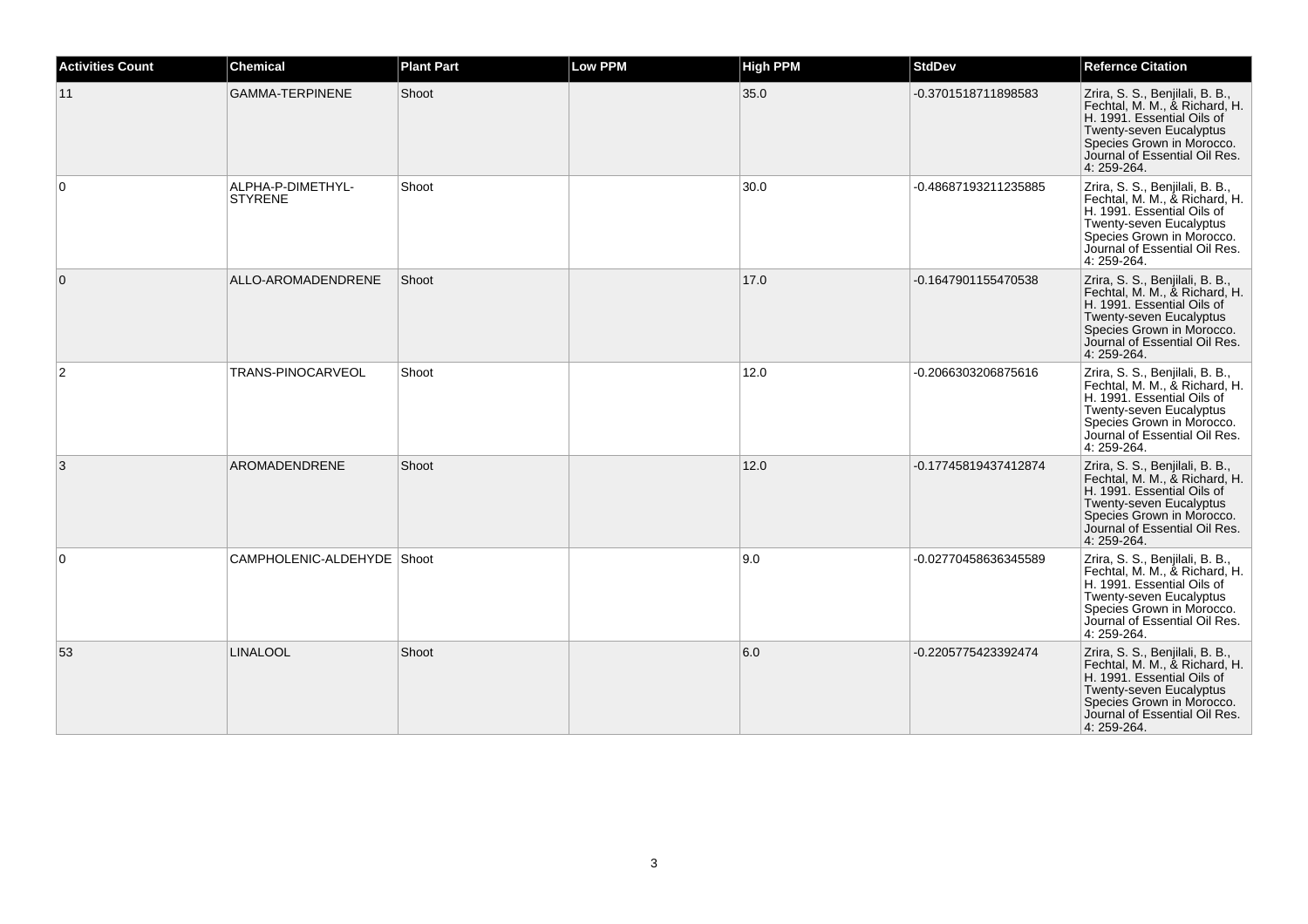| <b>Activities Count</b> | <b>Chemical</b>                   | <b>Plant Part</b> | <b>Low PPM</b> | <b>High PPM</b> | <b>StdDev</b>        | <b>Refernce Citation</b>                                                                                                                                                                               |
|-------------------------|-----------------------------------|-------------------|----------------|-----------------|----------------------|--------------------------------------------------------------------------------------------------------------------------------------------------------------------------------------------------------|
| 35                      | <b>BORNEOL</b>                    | Shoot             |                | $6.0\,$         | -0.39298975915200013 | Zrira, S. S., Benjilali, B. B.,<br>Fechtal, M. M., & Richard, H.<br>H. 1991. Essential Oils of<br>Twenty-seven Eucalyptus<br>Species Grown in Morocco.<br>Journal of Essential Oil Res.<br>4: 259-264. |
| $\mathbf{0}$            | ISOAMYL-ISOVALERATE               | Shoot             |                | 3.0             | -0.4320441224365791  | Zrira, S. S., Benjilali, B. B.,<br>Fechtal, M. M., & Richard, H.<br>H. 1991. Essential Oils of<br>Twenty-seven Eucalyptus<br>Species Grown in Morocco.<br>Journal of Essential Oil Res.<br>4: 259-264. |
| $\overline{7}$          | <b>PIPERITONE</b>                 | Shoot             |                | 3.0             | -0.22581576026096586 | Zrira, S. S., Benjilali, B. B.,<br>Fechtal, M. M., & Richard, H.<br>H. 1991. Essential Oils of<br>Twenty-seven Eucalyptus<br>Species Grown in Morocco.<br>Journal of Essential Oil Res.<br>4: 259-264. |
| $\mathbf{0}$            | ALPHA-TERPINYL-<br><b>ACETATE</b> | Shoot             |                | 3.0             | -0.2764227975176359  | Zrira, S. S., Benjilali, B. B.,<br>Fechtal, M. M., & Richard, H.<br>H. 1991. Essential Oils of<br>Twenty-seven Eucalyptus<br>Species Grown in Morocco.<br>Journal of Essential Oil Res.<br>4: 259-264. |
| 24                      | <b>BENZALDEHYDE</b>               | Shoot             |                | 0.1             | -0.2247983186195243  | Zrira, S. S., Benjilali, B. B.,<br>Fechtal, M. M., & Richard, H.<br>H. 1991. Essential Oils of<br>Twenty-seven Eucalyptus<br>Species Grown in Morocco.<br>Journal of Essential Oil Res.<br>4: 259-264. |
| $\mathbf{0}$            | <b>LEDOL</b>                      | Shoot             |                | 0.1             | -0.21993254021380645 | Zrira, S. S., Benjilali, B. B.,<br>Fechtal, M. M., & Richard, H.<br>H. 1991. Essential Oils of<br>Twenty-seven Eucalyptus<br>Species Grown in Morocco.<br>Journal of Essential Oil Res.<br>4: 259-264. |
| 9                       | <b>CAMPHENE</b>                   | Shoot             |                | 0.1             | -0.1342670938252942  | Zrira, S. S., Benjilali, B. B.,<br>Fechtal, M. M., & Richard, H.<br>H. 1991. Essential Oils of<br>Twenty-seven Eucalyptus<br>Species Grown in Morocco.<br>Journal of Essential Oil Res.<br>4: 259-264. |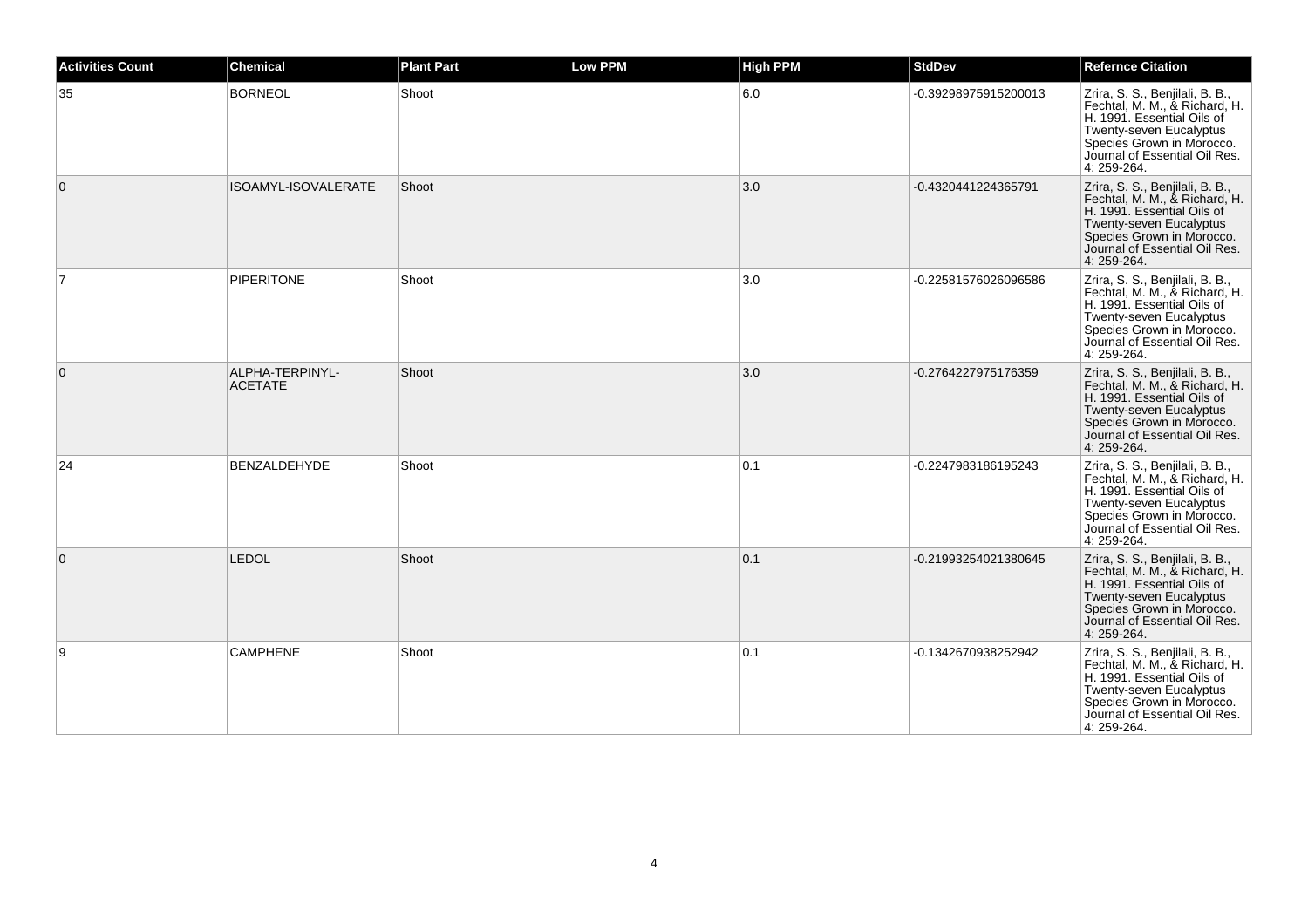| <b>Activities Count</b> | <b>Chemical</b>     | <b>Plant Part</b> | <b>Low PPM</b> | <b>High PPM</b> | <b>StdDev</b>        | <b>Refernce Citation</b>                                                                                                                                                                               |
|-------------------------|---------------------|-------------------|----------------|-----------------|----------------------|--------------------------------------------------------------------------------------------------------------------------------------------------------------------------------------------------------|
| 5                       | <b>VERBENONE</b>    | Shoot             |                | 0.1             | -0.2571527321307905  | Zrira, S. S., Benjilali, B. B.,<br>Fechtal, M. M., & Richard, H.<br>H. 1991. Essential Oils of<br>Twenty-seven Eucalyptus<br>Species Grown in Morocco.<br>Journal of Essential Oil Res.<br>4: 259-264. |
| 20                      | <b>CITRONELLAL</b>  | Shoot             |                | 0.1             | -0.22483909928564133 | Zrira, S. S., Benjilali, B. B.,<br>Fechtal, M. M., & Richard, H.<br>H. 1991. Essential Oils of<br>Twenty-seven Eucalyptus<br>Species Grown in Morocco.<br>Journal of Essential Oil Res.<br>4: 259-264. |
| $\mathbf{0}$            | CITRONELLIC-ACID    | Shoot             |                | 0.1             | -0.2299487807105499  | Zrira, S. S., Benjilali, B. B.,<br>Fechtal, M. M., & Richard, H.<br>H. 1991. Essential Oils of<br>Twenty-seven Eucalyptus<br>Species Grown in Morocco.<br>Journal of Essential Oil Res.<br>4: 259-264. |
| 15                      | <b>CITRONELLOL</b>  | Shoot             |                | 0.1             | -0.1773498482378769  | Zrira, S. S., Benjilali, B. B.,<br>Fechtal, M. M., & Richard, H.<br>H. 1991. Essential Oils of<br>Twenty-seven Eucalyptus<br>Species Grown in Morocco.<br>Journal of Essential Oil Res.<br>4: 259-264. |
| 13                      | ALPHA-TERPINENE     | Shoot             |                | 0.1             | -0.48093760228289717 | Zrira, S. S., Benjilali, B. B.,<br>Fechtal, M. M., & Richard, H.<br>H. 1991. Essential Oils of<br>Twenty-seven Eucalyptus<br>Species Grown in Morocco.<br>Journal of Essential Oil Res.<br>4: 259-264. |
| 2                       | CITRONELLYL-ACETATE | Shoot             |                | 0.1             | -0.23387536673936873 | Zrira, S. S., Benjilali, B. B.,<br>Fechtal, M. M., & Richard, H.<br>H. 1991. Essential Oils of<br>Twenty-seven Eucalyptus<br>Species Grown in Morocco.<br>Journal of Essential Oil Res.<br>4: 259-264. |
| $\mathbf 0$             | SPATHULENOL         | Shoot             |                | 0.1             | -0.4442085626228723  | Zrira, S. S., Benjilali, B. B.,<br>Fechtal, M. M., & Richard, H.<br>H. 1991. Essential Oils of<br>Twenty-seven Eucalyptus<br>Species Grown in Morocco.<br>Journal of Essential Oil Res.<br>4: 259-264. |